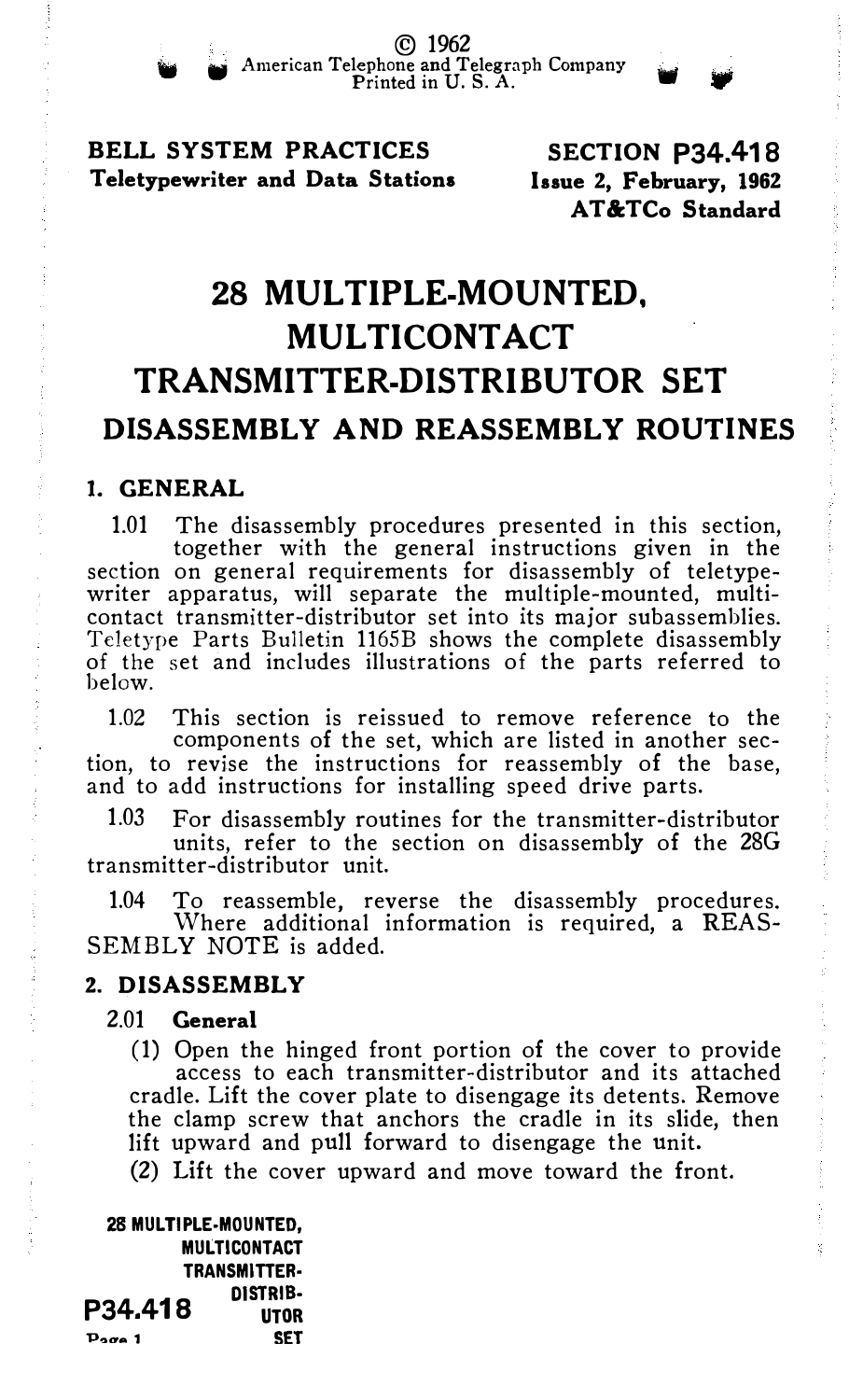2.02 Transmitter-Distributor Unit: To remove the transmitter-distributor unit from the cradle, proceed as follows:

(1) Remove the two screws and lockwashers which secure the plug connector to the cradle.

## REASSEMBLY NOTE

- (a) When the screws are replaced, make sure that the head of each screw is on the outside of the cradle.
- (2) Remove the two screws and lockwashers that secure the casting to the rear projection of the cradle. Remove the screw, lockwasher, and nut that secure the casting to the front projection of the cradle. Note that the bushing is mounted with its hex head on the top side of the casting.
- (3) Remove the screw, lockwasher, and flat washer that secure the tape deflector to the top plate and the screw, lockwasher, and fiat washer that secure the right end of the tape-deflector assembly.
- ( 4) Remove the filler-plate mounting screws.

## REASSEMBLY NOTE

- (a) Reassemble in the reverse order, taking care not to damage the cable, cable connector, or switches.
- 2.03 Base: To disassemble the transmitter-distributor base, proceed as follows :
	- (1) Remove the motor mounting screws without disturbing the shaft height unnecessarily.
	- (2) Disassemble the left end of the countershaft assembly by removing the screw, together with its lockwasher and fiat washer, which threads through the hub collar into the

side of the shaft. Then remove the screw, together with its associated lockwasher and fiat washers, which threads through the hub into the end of the shaft. Remove the three screws and lockwashers in the hub, taking care not to allow the horseshoe retainer to fall off the shaft. When a speed change is to be made install the appropriate gear.

## REASSEMBLY NOTE

(a) Place the horseshoe retainer on the shaft to the right of and adjacent to the left bearing assembly. On the left side of the bearing assembly, place the fiat washer. Place the nut plate in the counterbore of the 48-tooth gear. On the other side of the gear place the spacer, the appropriate driven gear, and the hub. Secure this assembly with three screws and lockwashers (fric-

**I I I I I**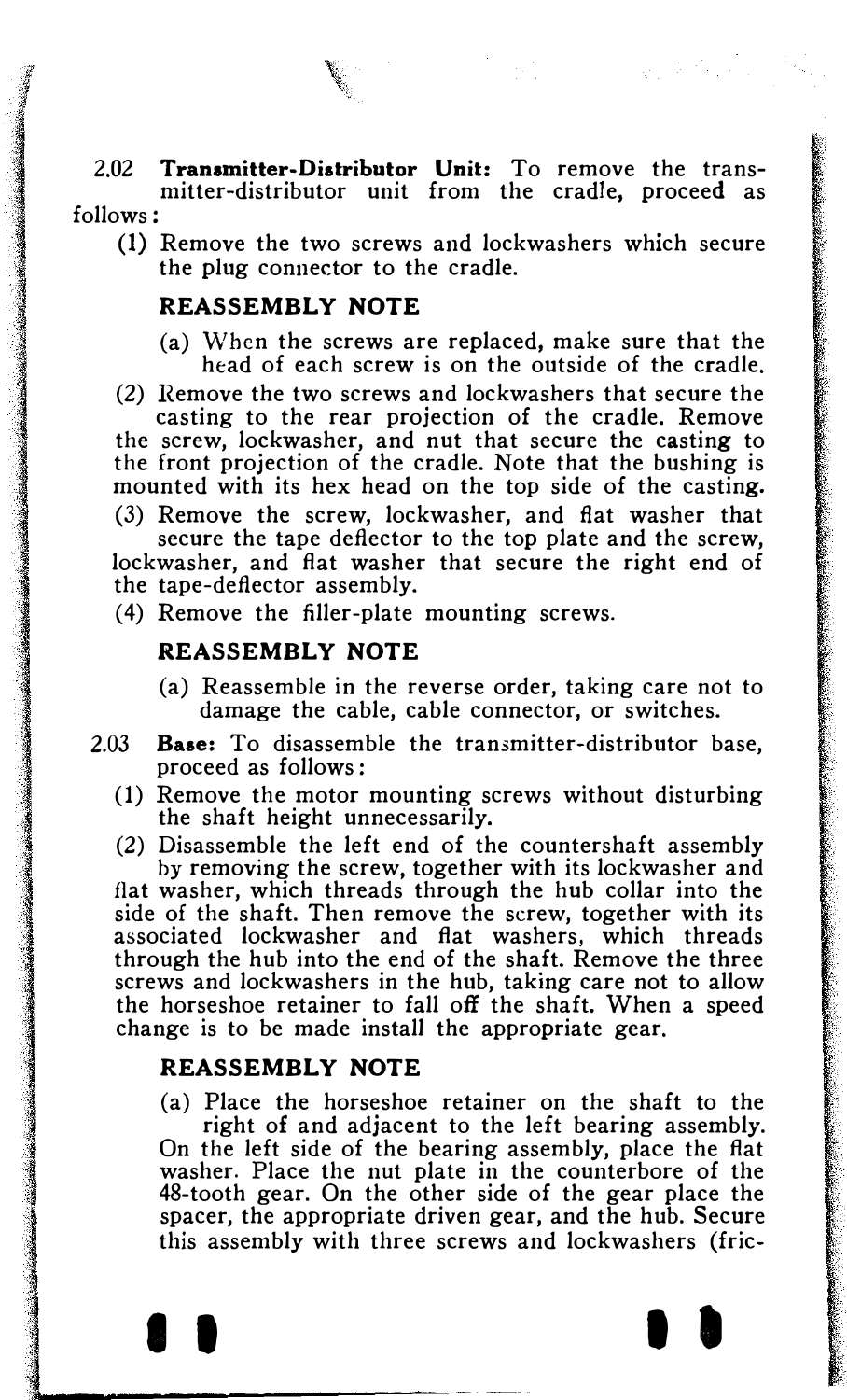tion tight) and place on the shaft so that the 48-toolh gear is to the right of the driven gear. Tighten the three screws. Next to the hub place the flat washer and secure pile-up of parts with the screw, lockwasher, and flat washer. Secure hub to shaft with screw, lockwasher, and flat washer. This assembly procedure must be followed to insure clamping the inner race of the bearing.

(b) For units that are equipped with a sprocket or gear $\uparrow$ at either end of the countershaft, loosen the screw at the end of the shaft and loosen the screw that secures the sprocket hub or gear hub to the shaft. Then tighten the screw at the end of the shaft. This will take up the play between the hub, the bearing, and the retainer ring on the shaft. Then retighten the hub mounting screw.

(c) When installing speed drive parts in the field, turn down the hub mounting screw until it is just friction tight. Then tighten the screw at the end of the shaft to take up the play between the hub, the bearing, and the retainer ring on the shaft. Retighten the hub mounting screw.

### 3. ASSOCIATED BELL SYSTEM PRACTICES

3.01 Other Bell System Practices that may be required in connection with this section are listed in Section P34.001, Alphabetical Index of 28-type Equipment, Bell System Practices, and Associated 28 ASR Station Drawings. .J

28 MULTIPLE-MOUNTED, **MULTICONTACT** TRANSMITTER-**P34.418** DISTRIB-Page 3 UTOR